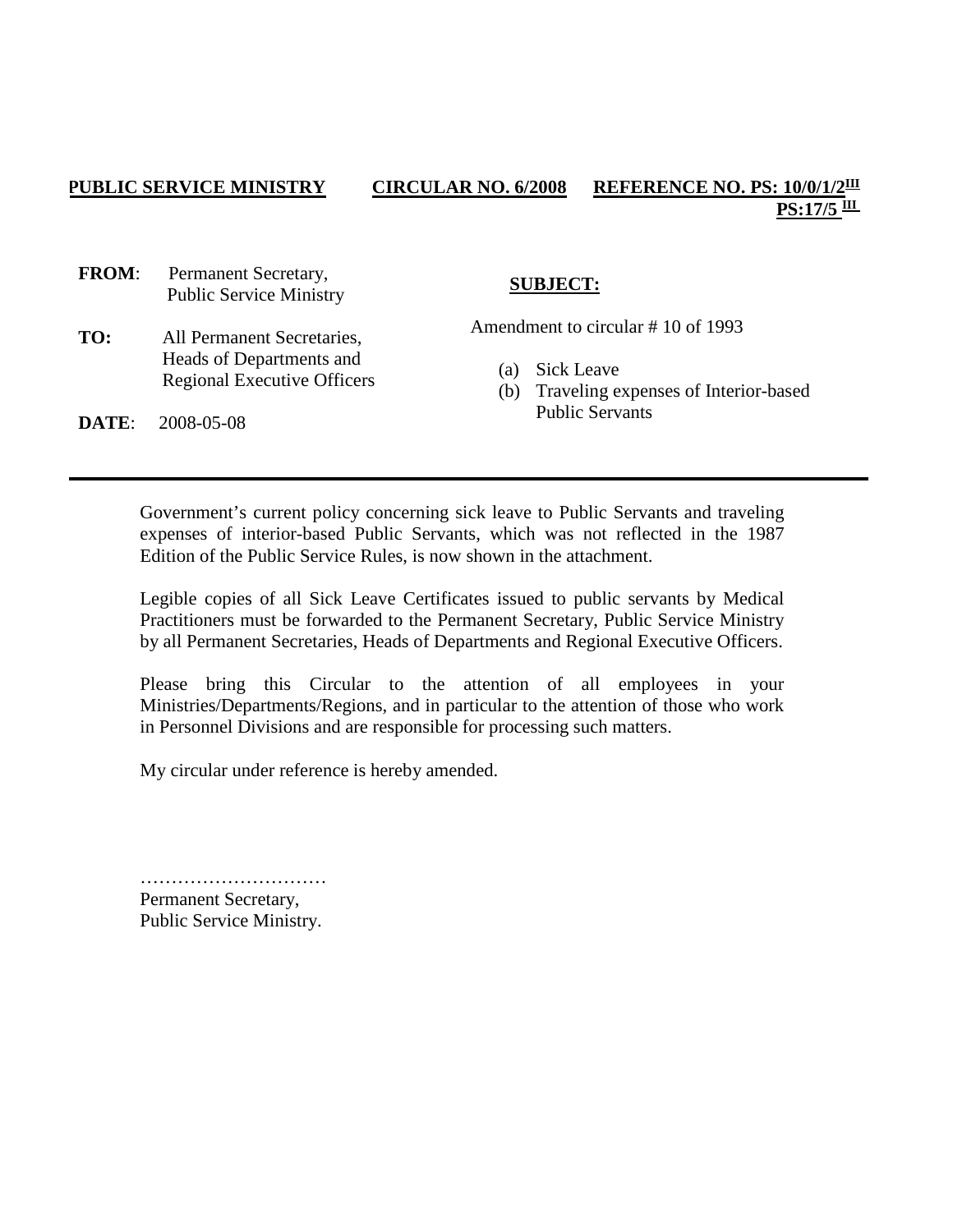## PUBLIC SERVICE RULES – SICK LEAVE

### SICK LEAVE – PENSIONABLE EMPLOYEES

- H41 (1)A pensionable employee may be granted by his/her Permanent Secretary/Head of Department/Regional Executive Officer sick leave not exceeding 28 days in any one year. Absences of half-a-day on account of illness will count as sick leave.
	- (2) Extension of sick leave beyond 28 days with full salary may be granted by the Secretary, Public Service Commission for any period not exceeding six calendar months, in the first instance, and when there is a reason to believe that the public servant will ultimately be fit for further service, for a further period of six months with half salary. Any further extension of leave still be decided on the merits of the case and shall be without pay.

#### SICK LEAVE – NON-PENSIONABLE EMPLOYEES

- H42 (1) A non-pensionable employee may be granted by his/her Permanent Secretary/Head of Department/Regional Executive Officer sick leave not exceeding 14 days in any one year. Absences of half-a-day on account of illness will count as sick leave.
	- (2) Extension of sick leave beyond 14 days with full salary may be granted by the Secretary, Public Service Commission for any period not exceeding six calendar months, in the first instance, and where there is a reason to believe that the employee will ultimately be fit for further service, for a further period of three months with half salary. Any further extension of leave still be decided on the merits of the case and shall be without pay.

#### SICK LEAVE – OPEN VOTE EMPLOYEES

H44 Where for reasons of sickness an employee cannot attend at the place of employment at the time appointed, he/she must endeavour to send notice of his/her absence to his/her supervisor as soon as practicable on the same day of the absence.

## SICK LEAVE UP TO THREE DAYS

H45 Permanent Secretaries, Heads of Departments and Regional Executive Officers may grant up to three days sick leave to an employee on account of illness, which they believe to be genuine, without the production of a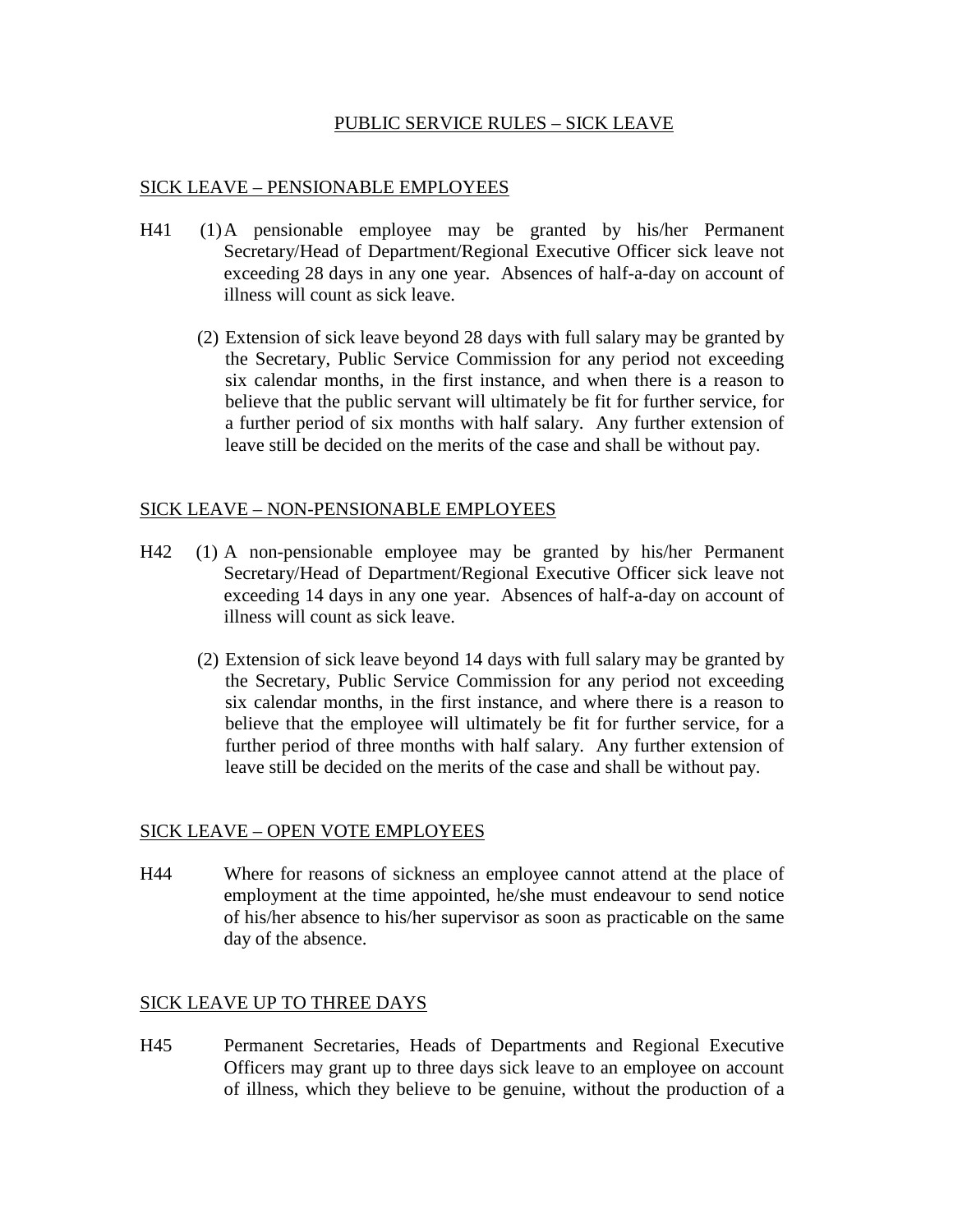medical certificate. In such case, the employee is under an obligation to return to duty as soon as he/she is fit, whether or not he/she has been absent for three days.

### PRODUCTION OF MEDICAL CERTIFICATE

H46 (1) Permanent Secretaries, Heads of Departments and Regional Executive Officers may grant sick leave for a period exceeding three days upon production of a medical certificate fully setting forth the nature and probable duration of the illness, and the amount of sick leave considered necessary. The required medical certificate shall be given free of charge by a Government Medical Officer on production by the employee of a certificate of identification signed by a responsible officer of his/her organization. A certificate from a private registered medical practitioner may be submitted at the option of the employee. But in either case the medical certificate to be produced must take the form set out hereunder.

## MEDICAL CERTIFICATE (CONFIDENTIAL)

| I hereby certify that I have examined                                    |  |
|--------------------------------------------------------------------------|--|
|                                                                          |  |
| this certificate at the request of the above named patient in order that |  |
| he/she may obtain the necessary leave.                                   |  |

Signature of Medical **Officer**  or Practitioner

……………….. 19…

(2) If a medical certificate does not disclose the nature of the illness the Permanent Secretary/Head of Department/Regional Executive Officer should arrange to have the employee examined by a medical officer without delay.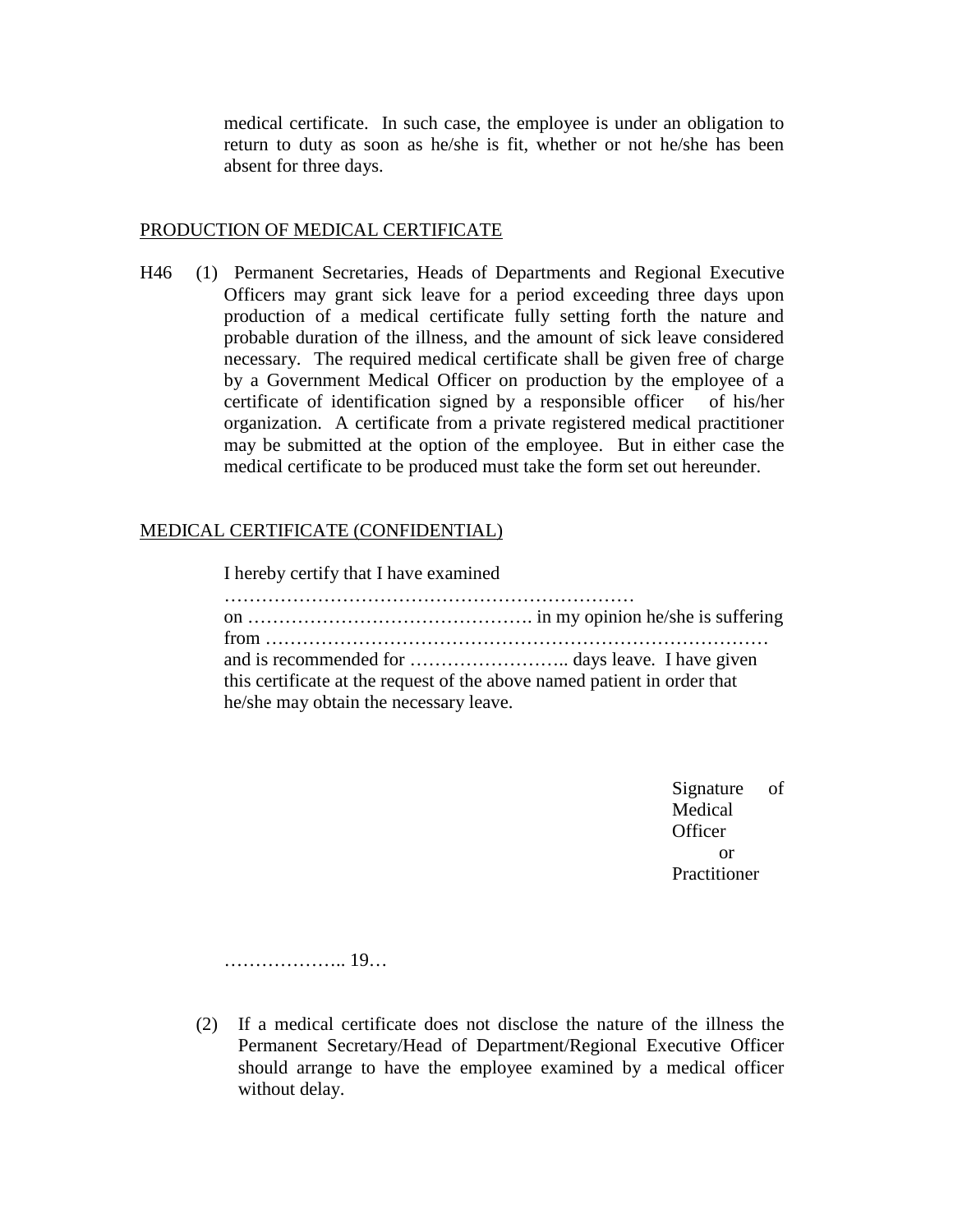(3) If it appears to an employee that he/she is likely to be absent from duty for more than three days, he/she must submit as soon as possible (i.e., without waiting for the expiration of three days) the medical certificate required under sub-paragraph (1). In no circumstance will sick leave be granted for more than three days unless a medical certificate is produced. This certificate, unless required by the Permanent Secretary, Head of Department or Regional Executive Officer when the application for sick leave is first submitted, should be obtained as soon as it becomes apparent that the employee will not be able to return to duty within three days. **Failure either to return to duty or to produce a medical certificate at the end of three days will render the employee liable either to have the unauthorized absence charged to his/her annual vacation leave or, if the circumstance warrants to dismissal.**

## VISIT OF GOVERNMENT MEDICAL OFFICER

H47 **If the Permanent Secretary/Head of Department/Regional Executive Officer has reason to think that the excuse given (verbally or by medical certificate) for absence from duty is not genuine, he/she shall arrange for the employee to be examined without delay by a Government Medical Officer, who shall make a report.**

## ABSENCE FROM DUTY OF PERMANENT SECRETARY/HEAD OF DEPARTMENT NOT UNDER MINISTERIAL CONTROL

- H48 (1) The Permanent Secretary, Public Service Management shall be notified immediately of the absence from duty through illness or accident of Permanent Secretaries and Heads of Departments not under Ministerial control. The Head of the Presidential Secretariat and the Secretary, Public Service Commission shall also be notified and an immediate report made on return to duty.
	- (2) Permanent Secretaries and Heads of Departments not under Ministerial control absent from duty on account of illness for a longer period than three days shall send a medical certificate to the Secretary, Public Service Commission.

## SPECIAL SICK LEAVE IN RELATION TO INJURY SUSTAINED IN COURSE OF DUTY.

H49 The period which an employee is absent (supported by a medical certificate) following an injury sustained in the course of his/her duty shall not be charged against his/her leave.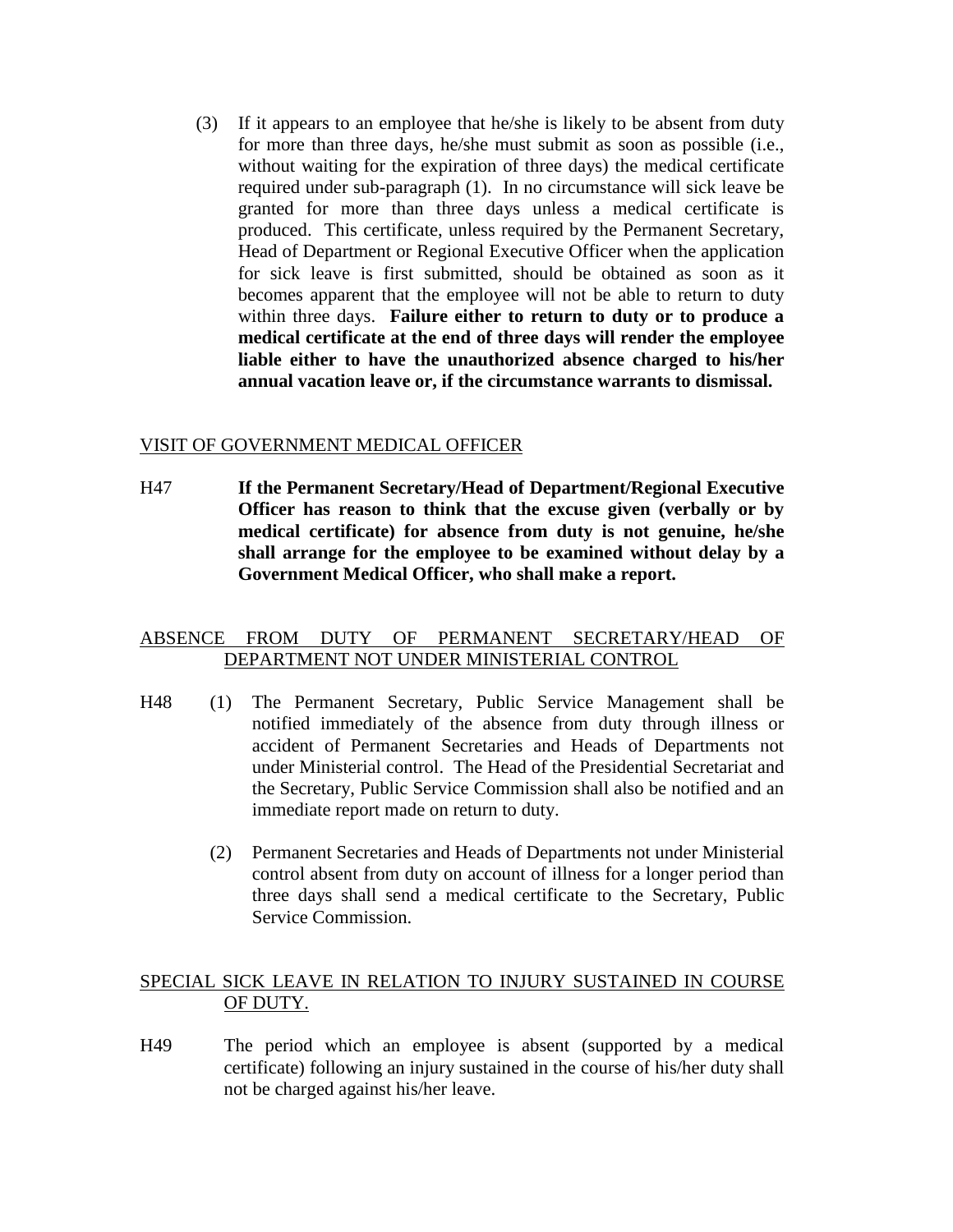# PUBLIC SERVICE RULES – POLICY RE: TRAVELLING EXPENSES OF INTERIOR-BASED PUBLIC SERVANTS

#### Travelling expenses of Public Servants serving in the interior

J42 The traveling expenses of Public Servants posted to serve in the interior shall be allowed on the following conditions: - ("interior" means the area administered by the Principal Regional Development Officer Hinterland Affairs including the township of Bartica and its environs and the upper Berbice and Corentyne Rivers).

#### Travelling expenses while on Annual Vacation Leave

J43 When a Public Servant travels on Annual Vacation Leave, return fares to and from his/her established place of residence for himself/herself, his/her spouse and children may be paid once each calendar year, provided that the Public Servant has been resident at a station in the interior fore not less than six months.

#### Return passages in case of illness.

J44 In the case of serious illness of a Public Servant, his/her spouse or children, the cost of the return passages for the sick person and a companion will be paid, provided a certificate is produced from a Government Medical Officer attesting seriousness of the illness.

## Passages for Public servant's children attending school and for his/her spouse.

J45 When one or more children of a Public Servant are necessarily separated from the family to attend school, he/she will be allowed two return fares in respect of each child per calendar year up to a limit of three (3) children. When the Public Servant's spouse lives in away from the Public Servants station solely in order to be with his/her child/children at school, he/she will be allowed two return fares per annum.

## MODE OF TRANSPORT.

J46 Passages will be by Transport and Harbours Department services except to and from the Rupununi Districts, the upper Mazaruni